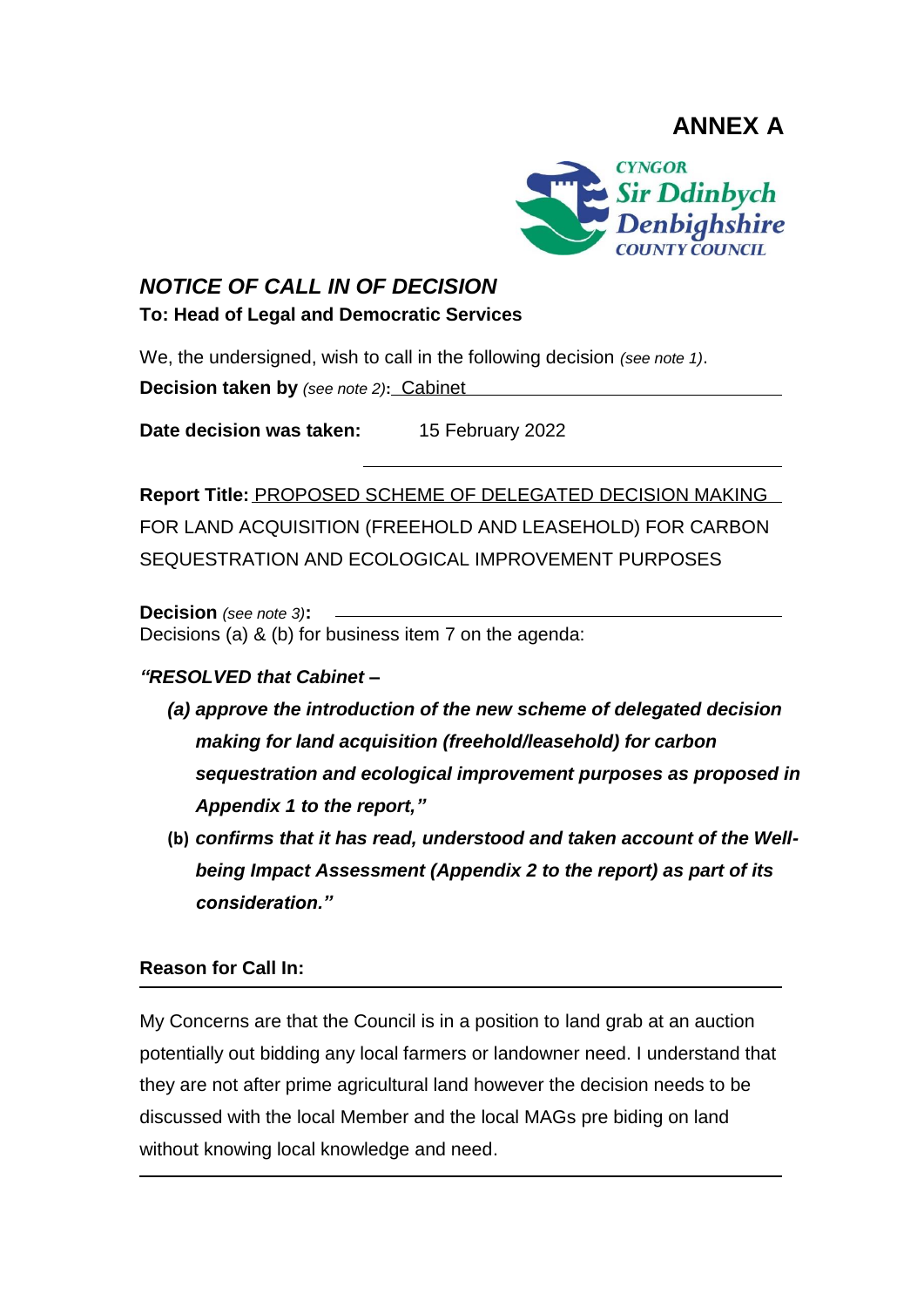We *(see note 4)* request that according to the Council's approved 'call-in' procedure rules *(see note 5)* a meeting of the most appropriate Overview and Scrutiny Committee be held within 5 working days *(see note 6)* of the date of your receipt of this notice.

| 1. | <b>MERFYN PARRY</b>     | (print) | by e-mail                               | (signature) |
|----|-------------------------|---------|-----------------------------------------|-------------|
| 2. | <b>DAVID G WILLIAMS</b> |         | (print) confirmatory e-mail (signature) |             |
| 3. | <b>MELVYN MILE</b>      |         | (print) confirmatory e-mail (signature) |             |
| 4. | <b>HUW O WILLIAMS</b>   |         | (print) confirmatory e-mail (signature) |             |
| 5. | <b>RHYS THOMAS</b>      |         | (print) confirmatory e-mail (signature) |             |
| 6. | PETER EVANS             |         | (print) confirmatory e-mail (signature) |             |

**Dated: 23/02/2022**